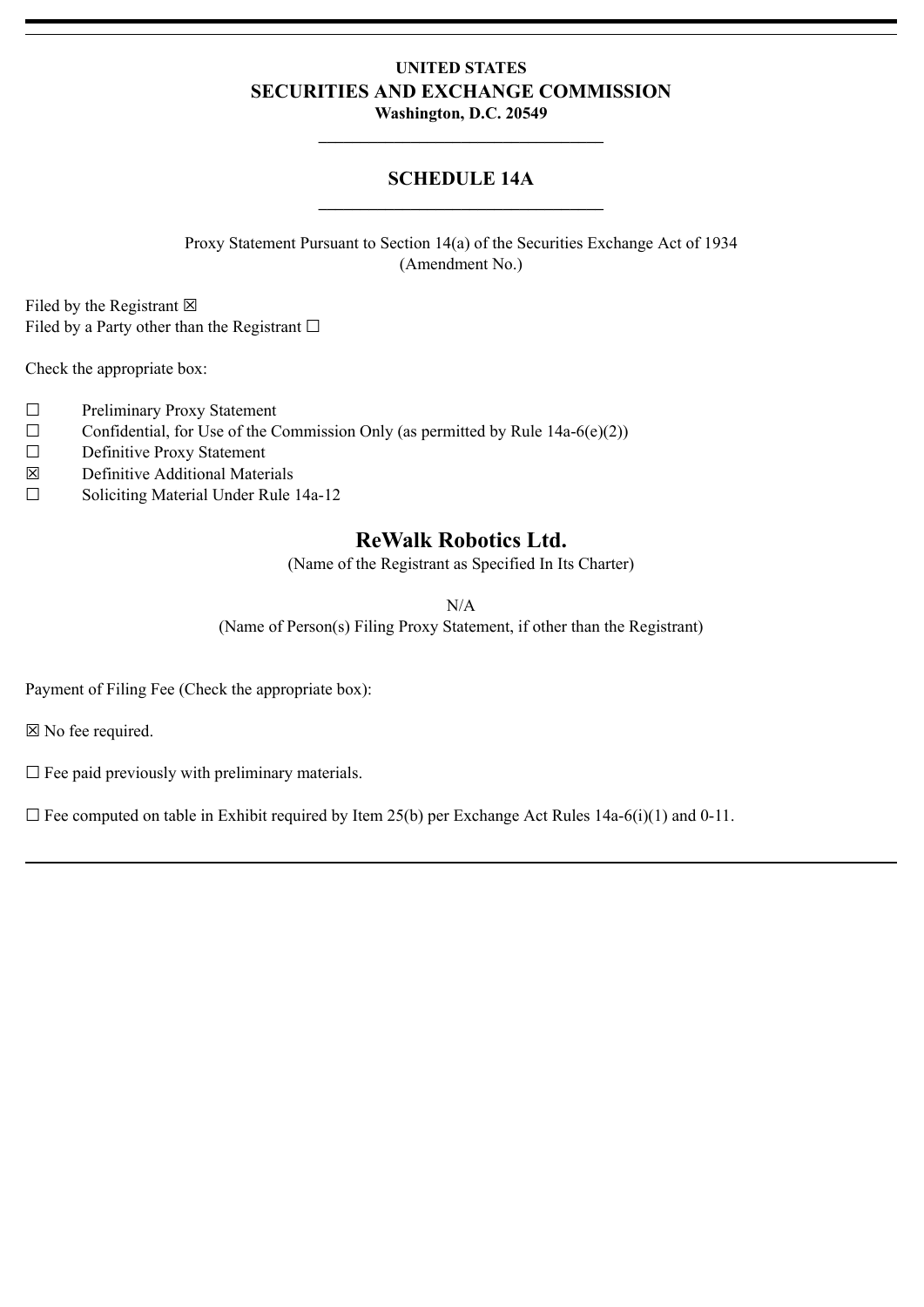This filing relates to the 2022 Annual Meeting of Shareholders (the "Meeting") of ReWalk Robotics Ltd. (the "Company").

**The following letter was mailed to shareholders of the Company entitled to notice of, and to vote at, the Meeting on or about June 23, 2022:**



June 23, 2022

1

# **Dear Shareholders,**

Thank you for your investment in ReWalk Robotics Ltd. ("ReWalk" or the "Company") and your confidence in our life-changing technologies. We are writing to you because this year's Annual Meeting of Shareholders (the "Annual Meeting"), scheduled for July 27, 2022, will be especially important. The Company is at a critical juncture as we are closing in on achieving key milestones to pave the way for broader patient access to our solutions, which we believe will enhance value creation.

Your Board of Directors ("Board") and management team are working hard to continue to create value by pursuing increased access to wearable robotic exoskeletons through expanded reimbursement coverage in the U.S. and Germany. These efforts are catalysts for achieving sustainable growth stemming from our years of thoughtful investment in research, development and innovation. In our view, ReWalk is at an exciting inflection point on the road to broad commercialization.

Our core strategy involves the following:

- ✔ Adding systemic coverage and reimbursement with the Centers for Medicare and Medicaid Services ("CMS") and other payers to improve lives and create pathways for individuals to benefit from our technologies
- ✔ Making meaningful progress on key long-term initiatives, including developing the infrastructure for claims processing following payer approvals and to improve Veterans Affairs ("VA") support post-COVID-19
- ✔ Advancing technical developments that expand our addressable markets and allow more effective penetration under existing coverage programs
- $\blacktriangledown$  Expanding the Company product portfolio to achieve faster growth on the path to profitability

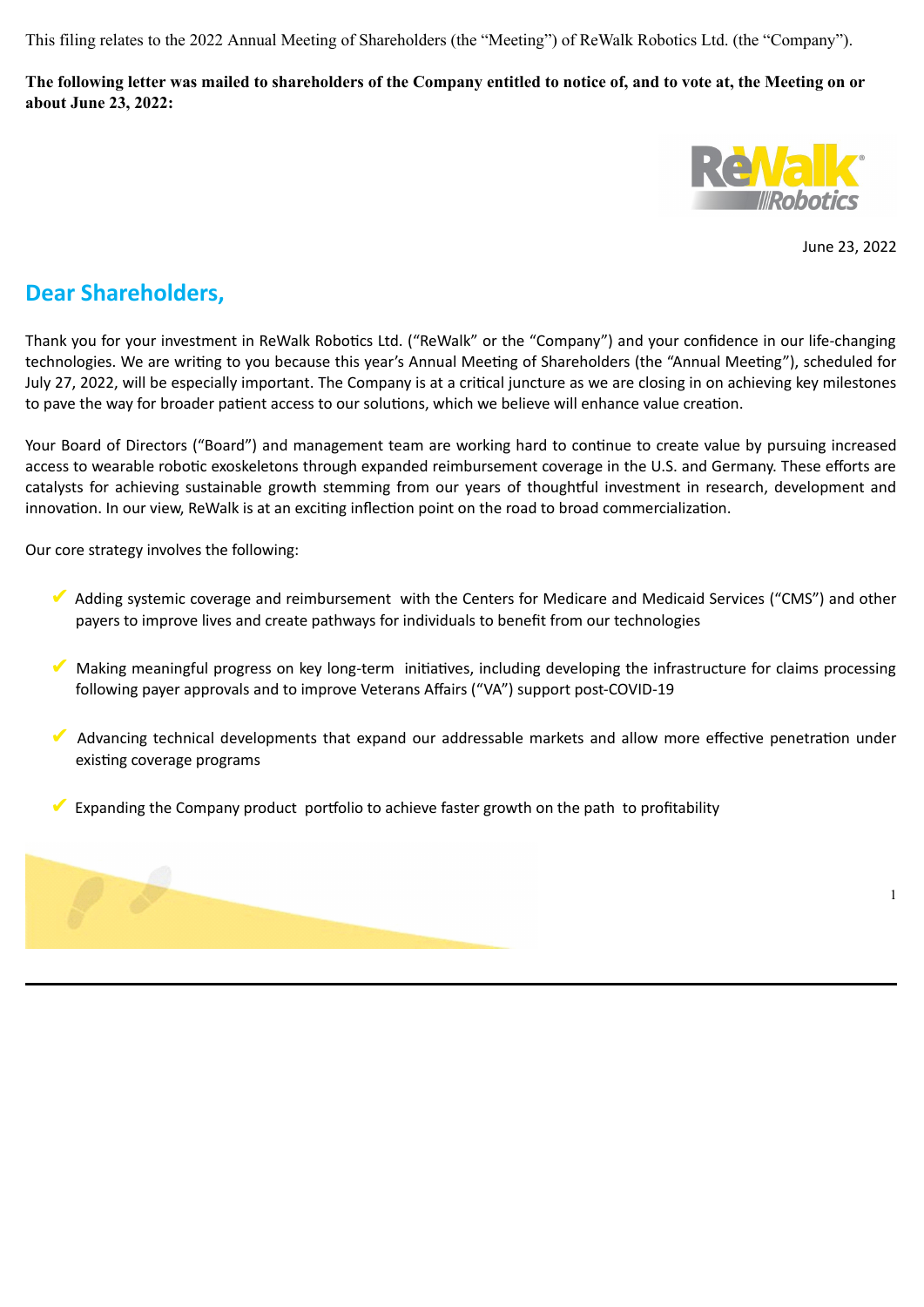

✔ Taking steps to prudently manage our capital allocation and leverage our strong cash position to enhance value for shareholders, including by repurchasing shares

Below we outline our exciting progress to date in further detail and our plans for the future.

## **THE BOARD AND MANAGEMENT HAVE OVERSEEN TANGIBLE PROGRESS AGAINST PREVIOUSLY SET GOALS**

Your Board and management team have been focused on creating a meaningful and sustainable market for the personal use of robotic technologies to change patients' lives. We have made tangible progress, including the following:

- ✔ Achieved 36% YOY revenue growth in 2021 compared to 2020, as a result of our expanded sales team, increasing market access and successfully building on our contracts
- ✔ Built foundational clinical data and infrastructure that allowed us to obtain CMS Exoskeleton code issuance and progress on coverage
- ✔ Prioritized working with individual patient cases to establish a more efficient claims processing system in order to facilitate smooth processing
- ✔ Obtained expanded Exoskeleton reimbursement coverage in Germany with two additional supply agreements
- ✔ Added a contract with U.K.-based Rebotics Technology in order to provide the full infrastructure needed to support expansion in the U.K.
- ✔ Continued to drive improvements to our ReWalk Personal Exoskeleton in preparation for two different FDA submissions anticipated in 2022. These design advances expand upon our position as the most used personal exoskeleton in the world and will improve functionality and usability to further increase adoption of the ReWalk Exoskeleton

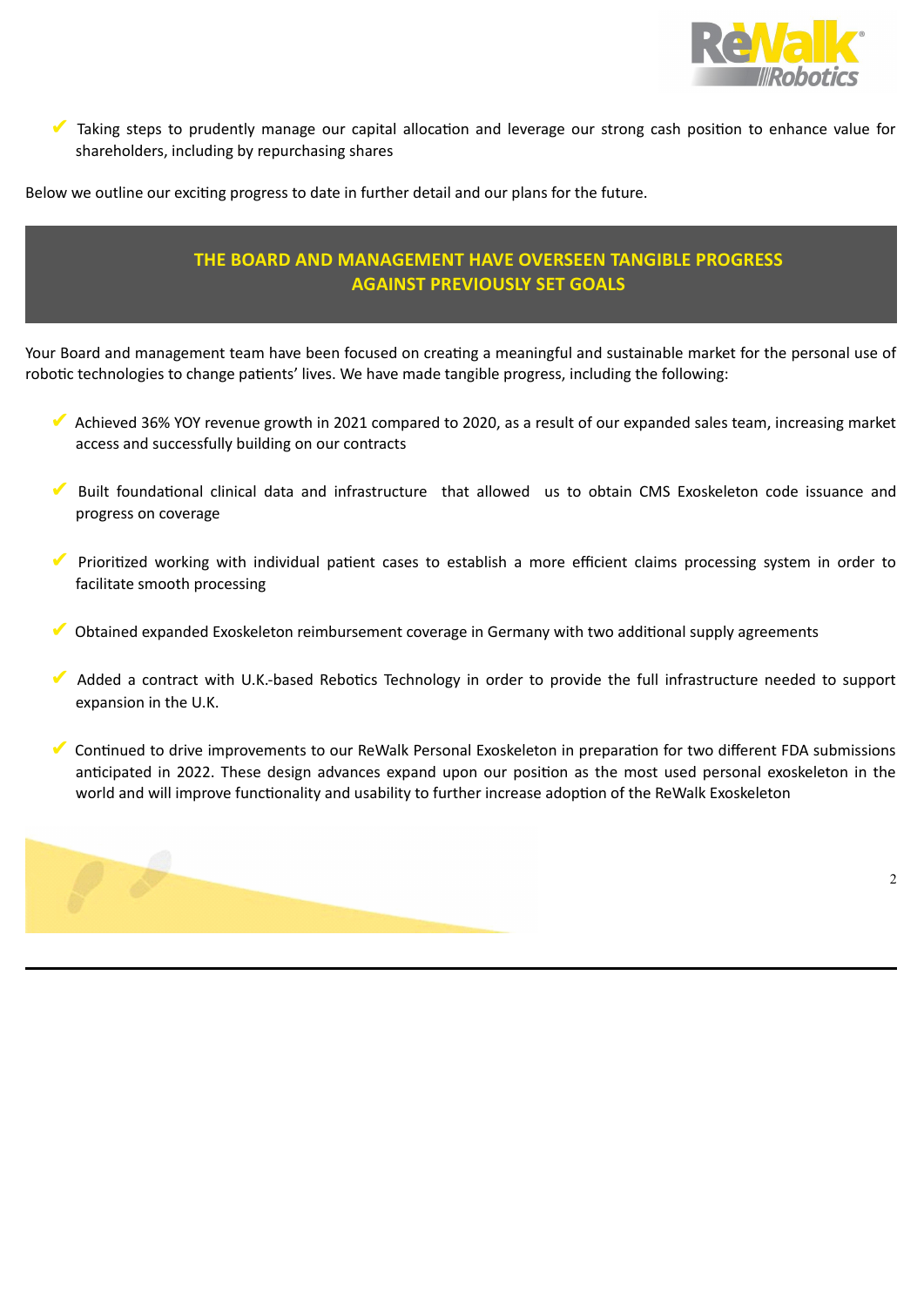

- ✔ Achieved FDA breakthrough status for two R&D products that qualified for CMS coverage under the prior Medicare Coverage of Innovative Technology guidelines, and we are providing legislative support by working with the Medical Device Manufacturers Association for the Transitional Coverage of Emerging Technologies coverage proposals that are intended to modify and improve the prior proposal
- Launched National Health Service pilot and made meaningful progress on our U.S. national pilot initiative for our ReStore stroke product in the U.K. and U.S.

Maintained a strong balance sheet with no debt, to support the achievement of our goals

## **WE BELIEVE OUR STOCK IS UNDERVALUED AND ARE COMMITTED TO RETURNING CAPITAL TO SHAREHOLDERS**

We remain committed to utilizing our cash to support growth and maximize shareholder value.

- ◆ On June 2<sup>nd</sup>, we announced that our Board had unanimously approved a program to repurchase up to \$8 million of the Company's Ordinary Shares
- ✔ The Board approved this program based on input from shareholders and as part of its ongoing consideration of ways to leverage our strong cash position
- ✔ We believe the program represents a prudent use of the Company's capital and signals the Board's confidence in our long-term prospects — with pivotal decisions expected in 2022 regarding coverage in the U.S. and in Germany
- ✔ As required under Israeli law, we filed a motion for court approval to make these repurchases and are working expeditiously to attain this approval and commence the repurchases as soon as possible

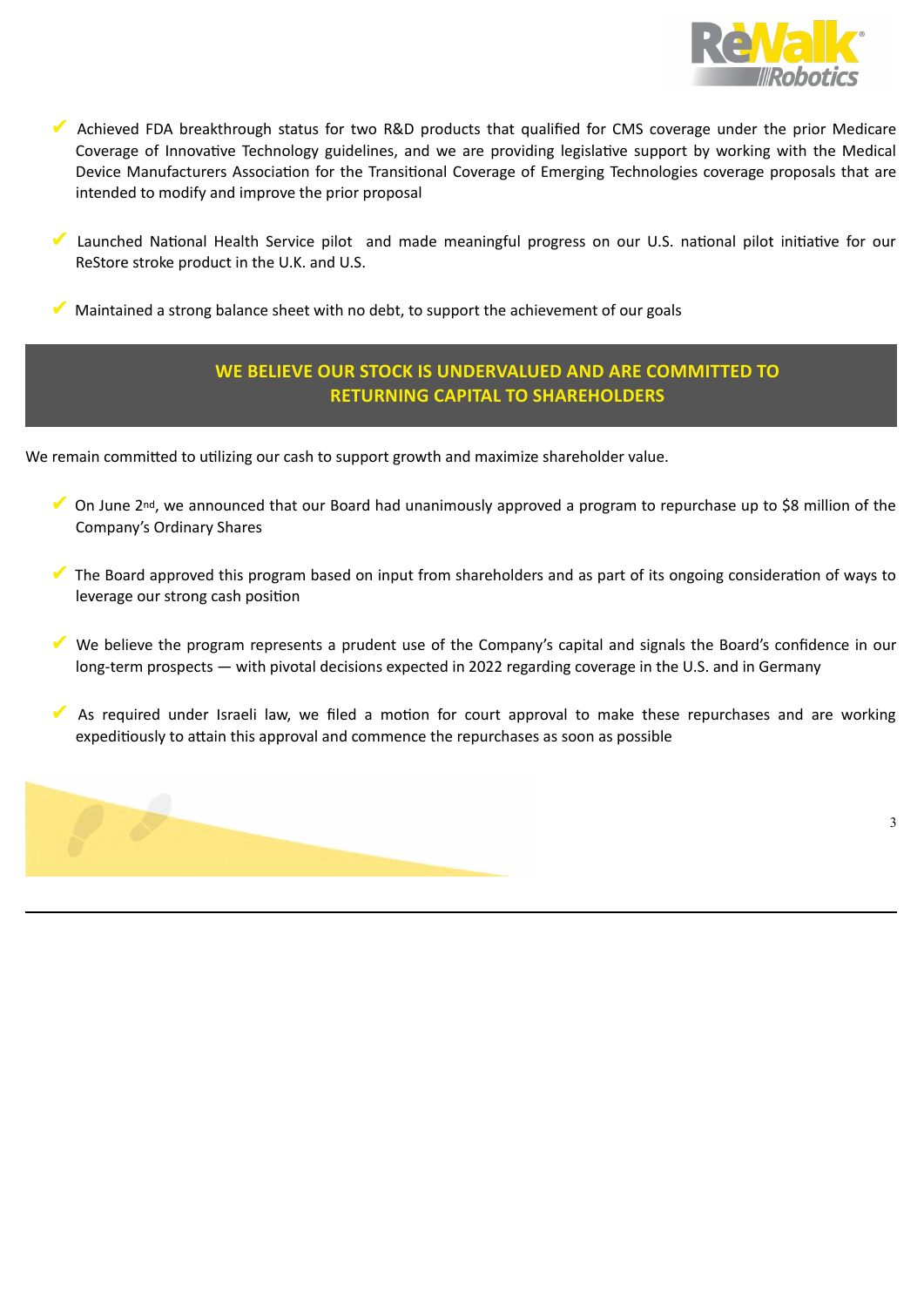

# **WE HAVE STRONG MOMENTUM HEADING INTO THE SECOND HALF OF 2022 AND ARE APPROACHING CRITICAL MILESTONES THAT REQUIRE OUR FULL BOARD'S EXPERTISE AND KNOWLEDGE**

Several pivotal milestones lie ahead in the remainder of this year, and collectively we are laser-focused on leveraging the valueenhancing potential of these developments by:

- $\blacktriangledown$  Building on the CMS code that was achieved by defining the benefit category  $-$  with the positive development that we were included in the June 8<sup>th</sup> first biannual Healthcare Common Procedure Coding System session; in parallel, we will begin to submit the first Medicare cases as part of the pricing and supply process in the remainder of this year
- Anticipating the issuance of a German Federal Social Court ruling that would clarify the reimbursement structure for exoskeletons and help to establish them as a standard of care, enabling the expansion of additional supply contracts
- Looking to achieve YOY revenue growth with the VA reopening post COVID-19 pandemic, German expansion and the initiation of cases with CMS
- ✔ Focusing on new business development with the potential addition of one or more commercial product lines designed to leverage our current sales pathways and shorten the timeline to profitability

## **WE ARE COMMITTED TO ENSURING OUR BOARD IS CONTINUALLY REFRESHED WITH THE RIGHT MIX OF SKILL SETS AND EXPERIENCE TO OVERSEE VALUE CREATION**

We believe we have a strong Board with the necessary mix of essential skills and relevant experience to help drive our efforts to achieve broader reimbursement for, and commercialization of, our life-changing technologies.

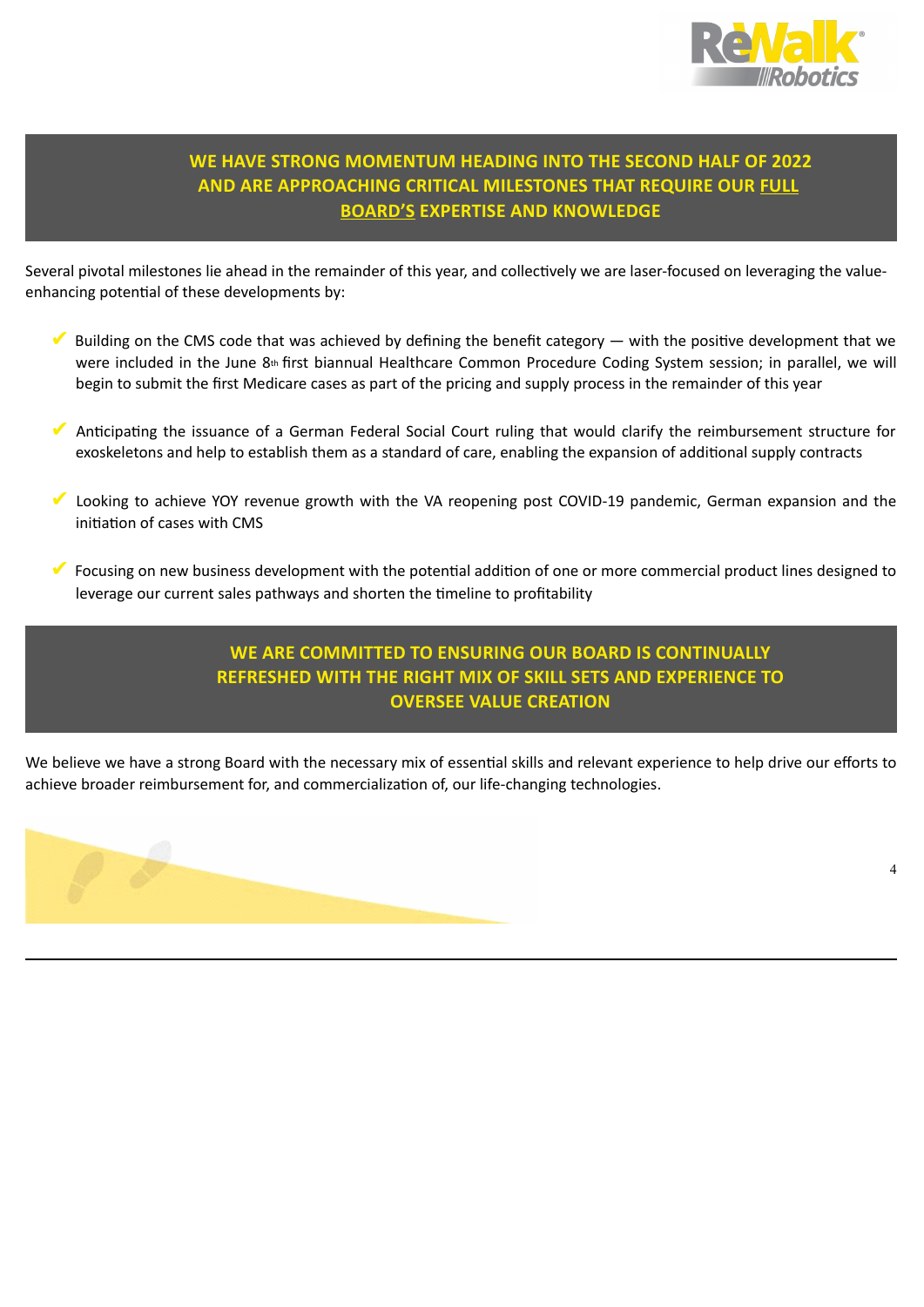

As a Board, we are focused on refreshment and evaluating on an ongoing basis whether we have the right skill sets to maximize value at all levels. Our commitment to Board refreshment is something we take very seriously:

- ✔ In April, we appointed Joseph Turk, Jr., a seasoned medical device professional with extensive experience in medical device commercialization, to the Board
- ✔ Prior to that, in October 2020, we appointed Randel Richner to the Board. Ms. Richner is a healthcare policy and reimbursement expert with over 30 years of experience bringing health economics and reimbursement strategic services to the healthcare industry
- ✔ Both Mr. Turk and Ms. Richner bring essential skill sets in reimbursement and post-CMS reimbursement, which is what we believe ReWalk needs at this critical point

Unfortunately, Creative Value Capital Limited Partnership ("CVC"), which claims to hold approximately 3% of ReWalk's outstanding shares, has nominated two candidates for election to the Board and submitted two additional proposals for consideration at the Annual Meeting.

We believe that all three of our candidates up for election at the Annual Meeting - CEO Larry Jasinski, Dr. John William Poduska and Ms. Richner — are critical to sustaining our momentum with reimbursement and technology development. Their experience and specific roles in these areas are essential to our success. CVC has provided limited information about its nominees and has not articulated why they should be elected to the Board. We strongly recommend that shareholders vote against CVC's nominees.

Additionally, among CVC's proposals is the removal of three of our current directors: Chairman Jeff Dykan, Yohanan Engelhardt and Yasushi Ichiki — all of whom bring integral and unique skill sets and experience to the Board. CVC has provided no explanation as to why it believes these directors, including our Chairman, should be removed from the Board, and we believe such removals would be detrimental to shareholders. We therefore recommend that shareholders do not support this proposal.

Despite ongoing discussions, CVC has still not made a good faith attempt to work constructively with our Board, nor has it provided us with any suggestions for improving our business or any other insight into how its nominees would enhance value for all shareholders. As a result, our Board cannot and does not endorse any of the shareholder nominees. However, we remain open to a continued dialogue in order to avoid a costly, distracting and unnecessary proxy contest that threatens our trajectory.

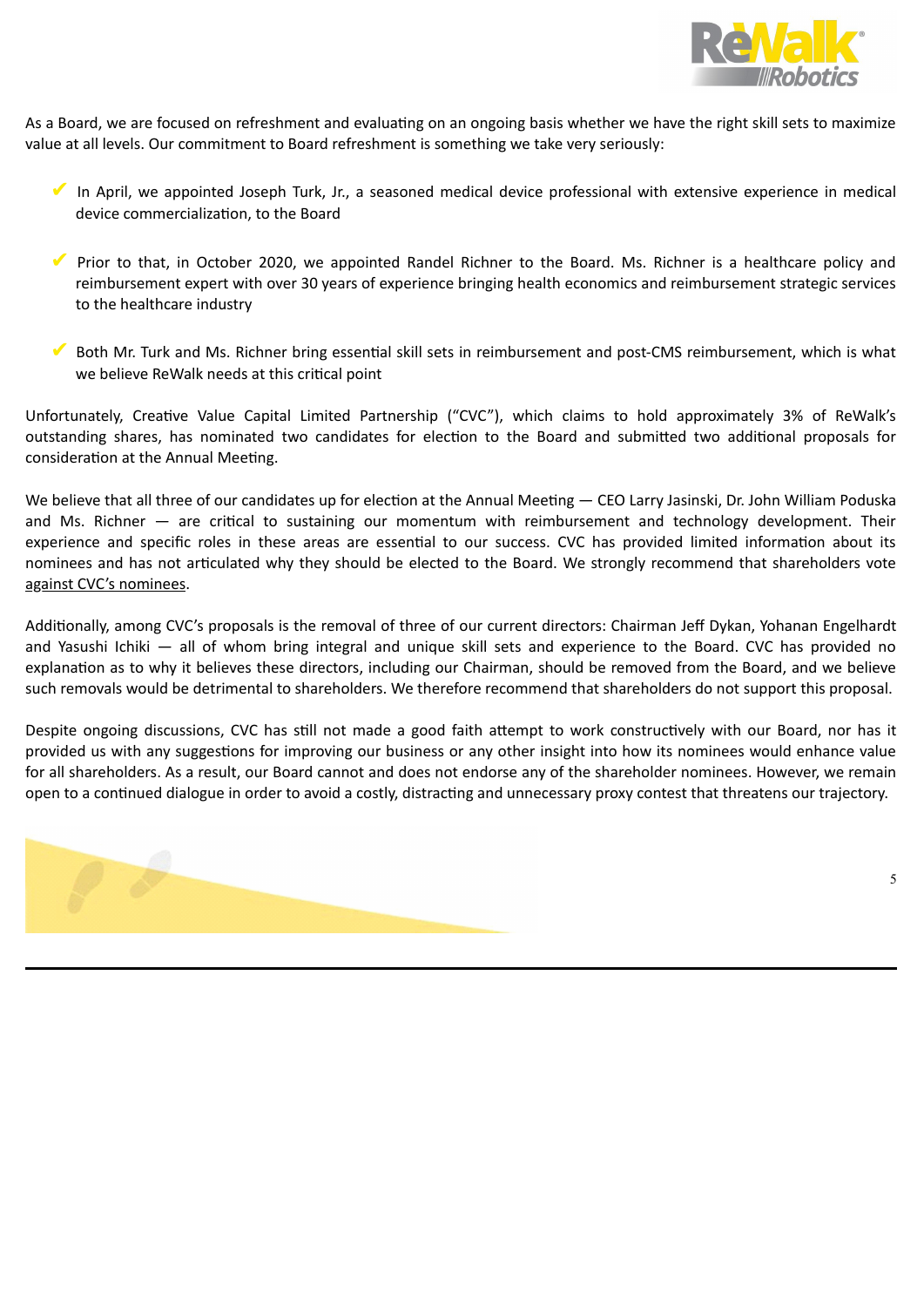

#### **WE URGE YOU TO USE THE ENCLOSED WHITE PROXY CARD TO VOTE "FOR" ON PROPOSALS 1 – 6 FROM THE BOARD AND "AGAINST" ON PROPOSALS 7 – 9 FROM CVC**

Thank you for your support.

Sincerely,

Jeff Dykan, Chairman Arik Dan Yohanan Engelhardt Yasushi Ichiki Larry Jasinski

Dr. John William Poduska Randel Richner Joseph Turk Wayne B. Weisman

**\*\*\***

**IF SHAREHOLDERS HAVE QUESTIONS OR NEED ASSISTANCE IN VOTING THEIR SHARES FOR THE ANNUAL MEETING, PLEASE CONTACT THE COMPANY'S PROXY SOLICITOR, MORROW SODALI, USING THE BELOW INFORMATION**

# M O R R O W S O D A L I

509 Madison Avenue Suite 1206 New York, NY 10022

Banks and Brokers Call: (203) 561-6945 Shareholders Call Toll Free: (800) 662-5200 E-mail: RWLK@investor.morrowsodali.com

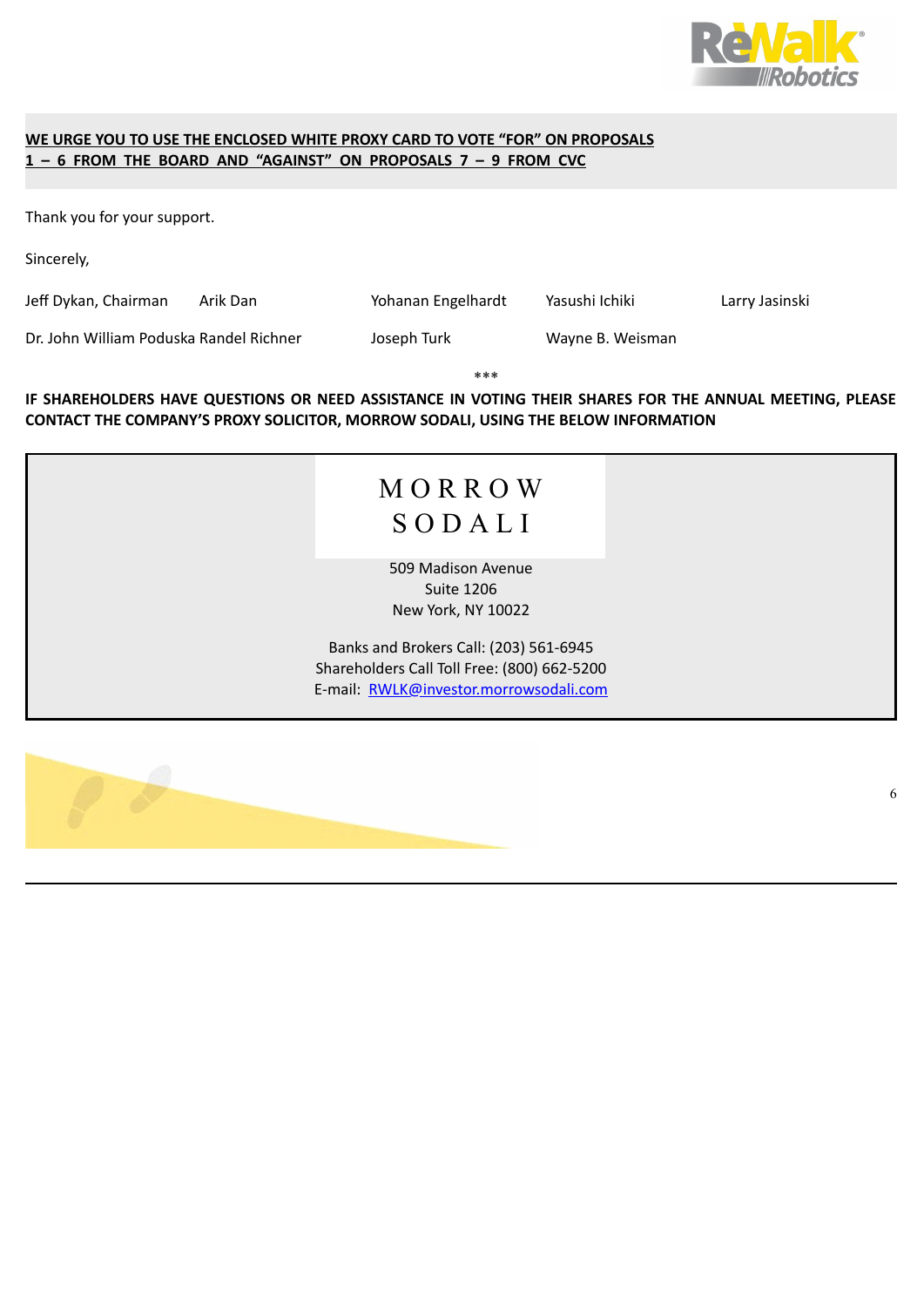

#### **About ReWalk Robotics Ltd.**

ReWalk Robotics Ltd. develops, manufactures and markets wearable robotic exoskeletons for individuals with lower limb disabilities as a result of spinal cord injury or stroke. ReWalk's mission is to fundamentally change the quality of life for individuals with lower limb disability through the creation and development of market leading robotic technologies. Founded in 2001, ReWalk has headquarters in the U.S., Israel and Germany. For more information on the ReWalk systems, please visit rewalk.com.

ReWalk® and ReStore® are registered trademarks of ReWalk Robotics Ltd. in the United States and other jurisdictions.

#### **Forward Looking Statements**

In addition to historical information, this letter contains forward-looking statements within the meaning of the U.S. Private Securities Litigation Reform Act of 1995, Section 27A of the U.S. Securities Act of 1933, and Section 21E of the U.S. Securities Exchange Act of 1934. Such forward- looking statements may include projections regarding ReWalk's future performance and other statements that are not statements of historical fact and, in some cases, may be identified by words like "anticipate," "assume," "believe," "continue," "could," "estimate," "expect," "intend," "may," "plan," "potential," "predict," "project," "future," "will," "should," "would," "seek" and similar terms or phrases. The forward-looking statements contained in this letter are based on management's current expectations, which are subject to uncertainty, risks and changes in circumstances that are difficult to predict and many of which are outside of ReWalk's control. Important factors that could cause ReWalk's actual results to differ materially from those indicated in the forward-looking statements include, among others: uncertainties associated with future clinical trials and the clinical development process, the product development process and FDA regulatory submission review and approval process; the adverse effect that the COVID-19 pandemic has had and may continue to have on the Company's business and results of operations; ReWalk's ability to have sufficient funds to meet certain future capital requirements, which could impair the Company's efforts to develop and commercialize existing and new products; ReWalk's ability to maintain compliance with the continued listing requirements of the Nasdaq Capital Market and the risk that its ordinary shares will be delisted if it cannot do so; ReWalk's ability to maintain and grow its reputation and the market acceptance of its products; ReWalk's ability to achieve reimbursement from third-party payors, including CMS, for its products; ReWalk's limited operating history and its ability to leverage its sales, marketing and training infrastructure; ReWalk's expectations as to its clinical research program and clinical results; ReWalk's expectations regarding future growth, including its ability to increase sales in its existing geographic markets and expand to new markets; ReWalk's ability to obtain certain components of its products from third-party suppliers and its continued access to its product manufacturers; ReWalk's ability to improve its products and develop new products; ReWalk's compliance with medical device reporting regulations to report adverse events involving the Company's products, which could result in voluntary corrective actions or enforcement actions such as mandatory recalls, and the potential impact of such adverse events on ReWalk's ability to market and sell its products; ReWalk's ability to gain and maintain regulatory approvals; ReWalk's ability to maintain adequate protection of its intellectual property and to avoid violation of the intellectual property rights of others; the risk of a cybersecurity attack or breach of the Company's IT systems significantly disrupting its business operations; ReWalk's ability to use effectively the proceeds of its offerings of securities; and other factors discussed under the heading "Risk Factors" in ReWalk's annual report on Forms 10-K and 10-K/A for the year ended December 31, 2021 filed with the SEC and other documents subsequently filed with or furnished to the SEC. Any forward-looking statement made in this letter speaks only as of the date hereof. Factors or events that could cause ReWalk's actual results to differ from the statements contained herein may emerge from time to time, and it is not possible for ReWalk to predict all of them. Except as required by law, ReWalk undertakes no obligation to publicly update any forward-looking statements, whether as a result of new information, future developments or otherwise.